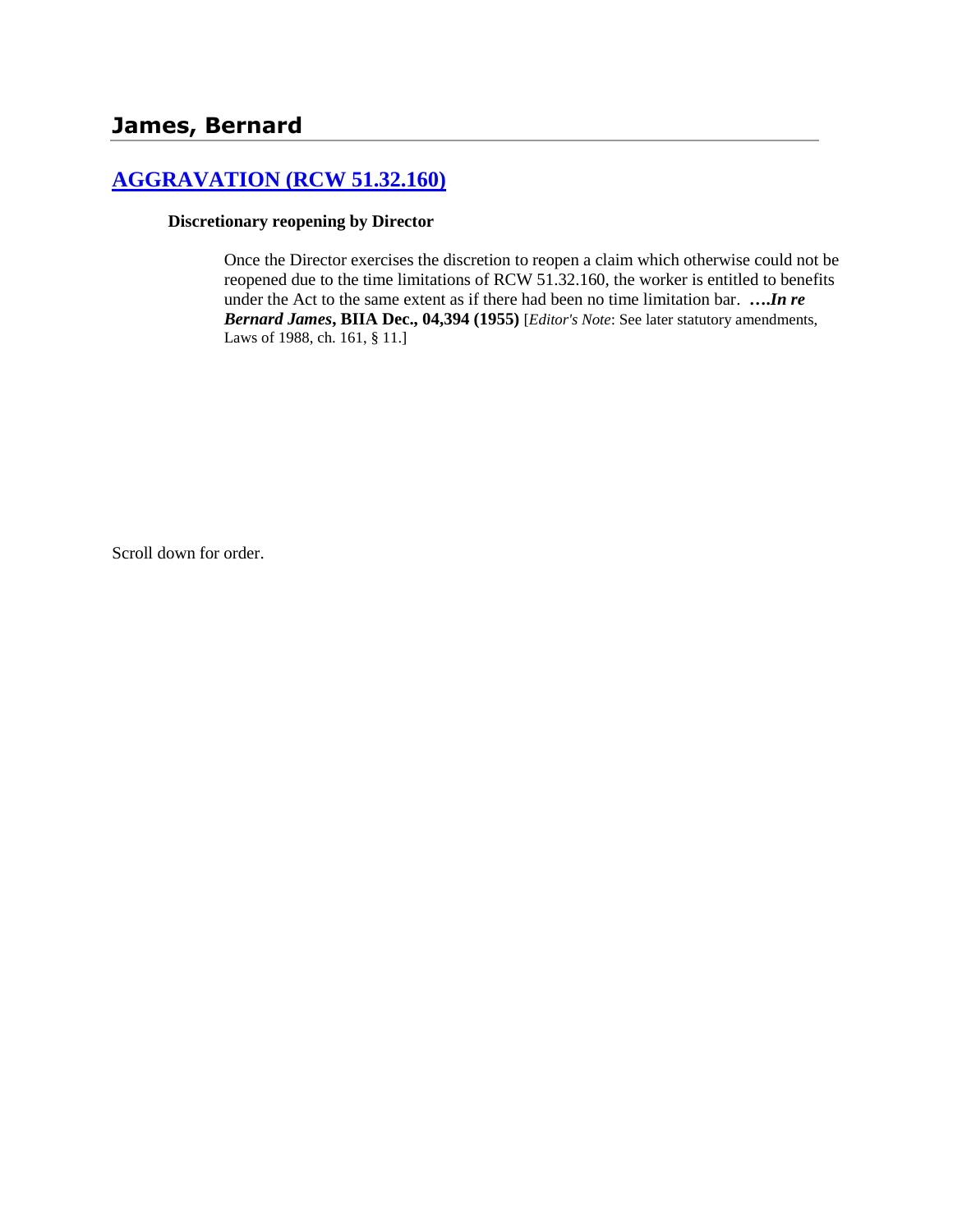### **BEFORE THE BOARD OF INDUSTRIAL INSURANCE APPEALS STATE OF WASHINGTON**

**)**

**IN RE: BERNARD JAMES ) DOCKET NO. 4394**

**CLAIM NO. B-451886 ) DECISION AND ORDER**

APPEARANCES:

Claimant, Bernard James, by Walthew, Oseran and Warner, per Charles F. Warner

Employer, Aberdeen Plywood, by Lenihan and Ivers, per Carl P. Jensen

Department of Labor and Industries, by The Attorney General and L. A. Dwinell, Assistant

This is an appeal filed by the claimant, Bernard James, on December 31, 1953, from an order of the supervisor of industrial insurance, dated November 2, 1953, closing this claim with time-loss compensation to March 1, 1953, inclusive, and without an award for permanent partial disability. **REVERSED AND REMANDED**.

# **DECISION**

This case has been submitted to the board for decision on the basis of a stipulated set of facts and four exhibits. The facts to which the parties to this action have stipulated are as follows:

> The claimant was injured on September 28, 1946, while in the employ of the Aberdeen Plywood Corporation. The injury occurred when the claimant fell a distance of 12 feet while scaling logs, and according to the report of accident, which was signed by Dr. Skarperud and filed with the department of labor and industries on October 4, 1946, resulted in a fracturing of the terminal end of the 7th cervical vertebra. By an order dated February 17, 1947, the claim was closed with no award for permanent partial disability and on or about May 6, 1952 the claimant filed with the department of labor and industries an application to reopen his claim on the ground of aggravation of condition. This application for reopening was supported by his then attending physician, Dr. Dwyer, but on or about May 14, 1952, the department entered an order denying the claimant's application to reopen on the ground that the five year statute had run. Shortly after the entry of the aforementioned order Dr. Skarperud wrote the department stating that the claimant's condition had become aggravated and that he was in need of further relief. Thereafter, on November 14, 1952, the director of the department of labor and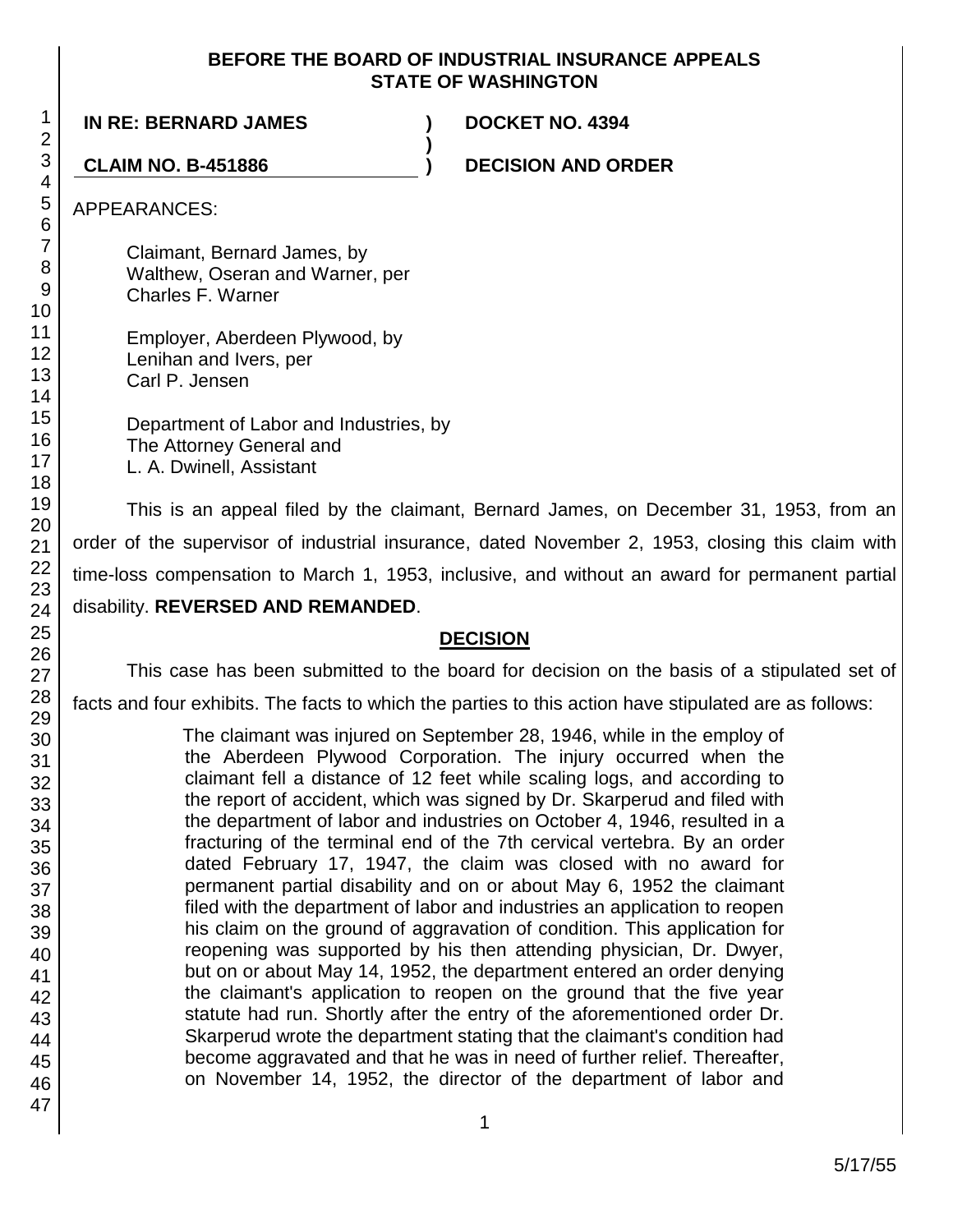industries entered an order (exhibit 1) reopening the claim. On December 17, 1952, the department had the claimant examined by a Dr. Robson who found a herniated cervical disc and recommended traction. On January 22, 1953, the claimant was operated on at the site of the 5th cervical disc and on or about July 1,1953, Dr. Dwyer informed the department that the claimant's case was ready for closure and that he had a permanent partial disability. On August 12, 1953, the department had the claimant examined by Dr. Peterson of Tacoma, Washington, and thereafter Dr. Peterson sent a report to the department of labor and industries setting forth his findings of disability and recommending that the claimant be paid an award of 35% of the amount allowable for unspecified permanent partial disabilities. On November 2, 1953, the supervisor of industrial insurance entered an order closing the claim with time-loss compensation to March 1, 1953, inclusive, and with no permanent partial disability award. From that order the claimant took a timely appeal to the board of industrial insurance appeals and the board entered an order granting the appeal.

The exhibits that were made part of the record by agreement of the parties are the director's order of November 14, 1952, (exhibit 1), the supervisor's order of November 2, 1953, closing the claim with no permanent partial disability award, (exhibit 2), Dr. Wendell G. Peterson's report of his findings and conclusions as a result of his examination of the claimant on August 12, 1953, (exhibit 3), and the claimant's notice of appeal.

The order of the director of the department of labor and industries, dated November 14, 1952, provided that:

> "WHEREAS, the Director has been requested to consider an application to reopen the above claim, on which the five-year Statute of Limitations has operated, by exercising the discretionary authority conferred upon him by Section 51.32.160, R.C.W. (and the ruling of the Supreme Court of the State of Washington in Smith vs. Department of Labor and Industries, 8 Wash. (2d) 587) and

> "WHEREAS, in accordance with said discretionary authority and by reason of medical examination and investigation the Director finds that there has been, in fact, an aggravation of the original injury;

> "IT IS HEREBY ORDERED THAT said application to reopen be and is hereby granted."

The statute upon which the director relied for his authority to reopen this claim, sec. 51.32.160 R.C.W. provides that: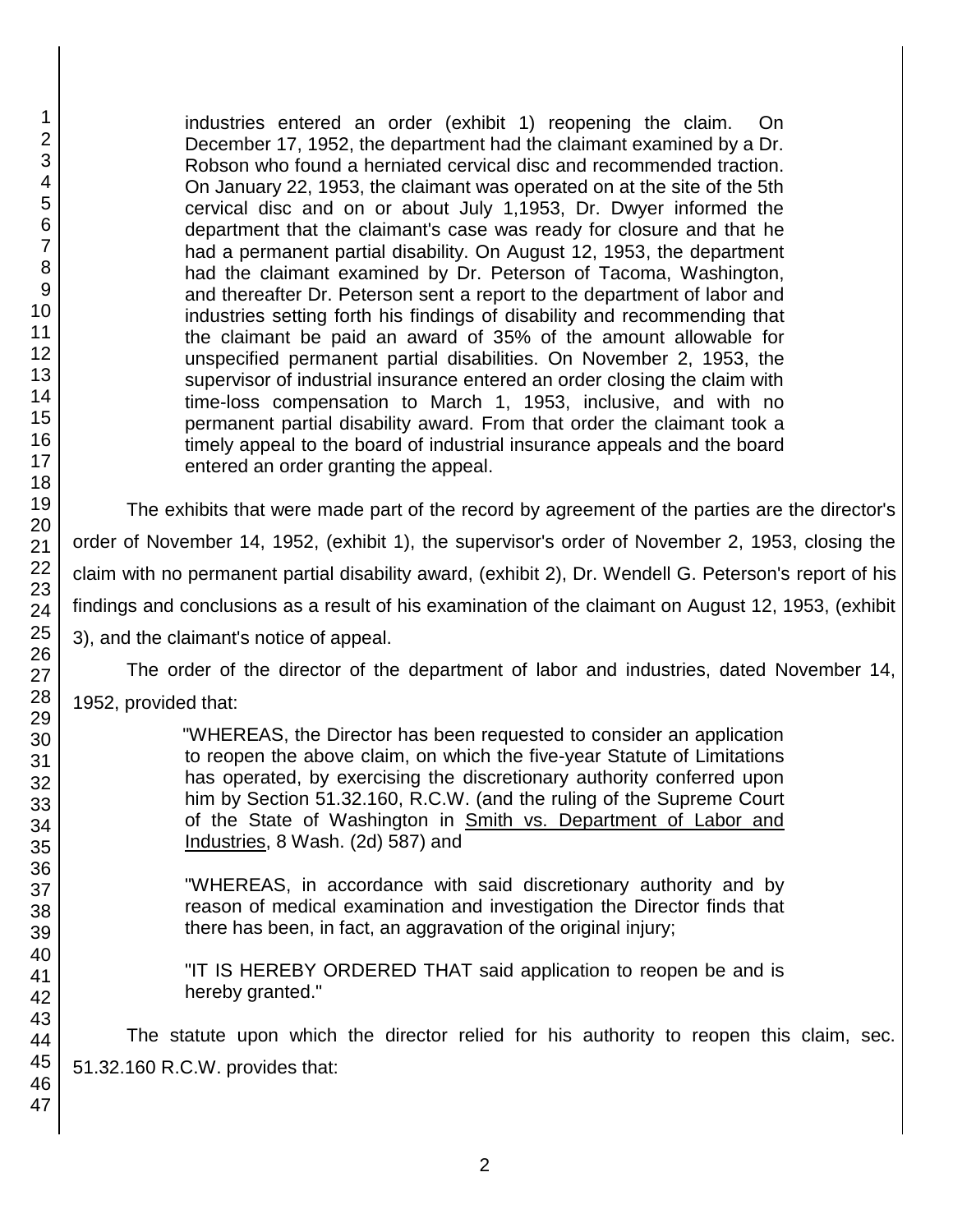"If aggravation, diminution, or termination of disability takes place or be discovered after the rate of compensation shall have been established or compensation terminated, in any case the director, through and by means of the division of industrial insurance, may, upon the application of the beneficiary, made within five years after the establishment or termination of such compensation, or upon his own motion, re-adjust for further application the rate of compensation in accordance with the rules in this section provided for the same, or in a proper case terminate the payment."

Our supreme court in the case of Smith v. Department of Labor and Industries, 8 Wn. (2d) 587, interpreted this statute to mean that the time limitation in the statute (5 years) has reference solely to the application of the beneficiary and that the legislature conferred continuing jurisdiction upon the director of the department of labor and industries so that he might at any time upon his own motion grant additional compensation to an injured workman, if he found that there had been, in fact, an aggravation of the injury. Further, in the case of Botica v. Department of Labor and Industries, 184 Wash. 573, our supreme court held that it was within the discretion of the director to determine whether or not he would reopen the claim upon his own motion and that no action to compel him to exercise his discretion would lie.

It is apparently the position of the department and the employer that in a case, such as this, where the claimant has lost his right to have his claim reopened due to the operation of the five year statute of limitations, and the claim has been reopened only by virtue of the director's exercise of the discretionary power granted by R.C.W. 51.32.160, the claimant has no right to appeal to this board and have reviewed any decision of the department made subsequent to the director's order reopening the claim. It is apparently the position of the claimant herein that, although by operation of the five year statute he had lost his right to have his claim reopened, where in fact it was reopened by order of the director pursuant to the authority given him by statute, the situation is the same as if the five-year period had not run and he is entitled to have reviewed any decision of the department subsequent to the date of the director's order reopening the claim. The board is of the opinion that the claimant's view is the correct one.

The five year limitation contained in R.C.W. 51.32.160 is a statute of limitations and relates to remedies only, rather than a statute of non-claim which extinguishes a right. Lane v.Department of Labor and Industries, 21 Wn. (2d) 429; Pape v. Department of Labor and Industries, 43 Wn. (2d) 736. It is well established that a statute of limitations is a defense which may be waived either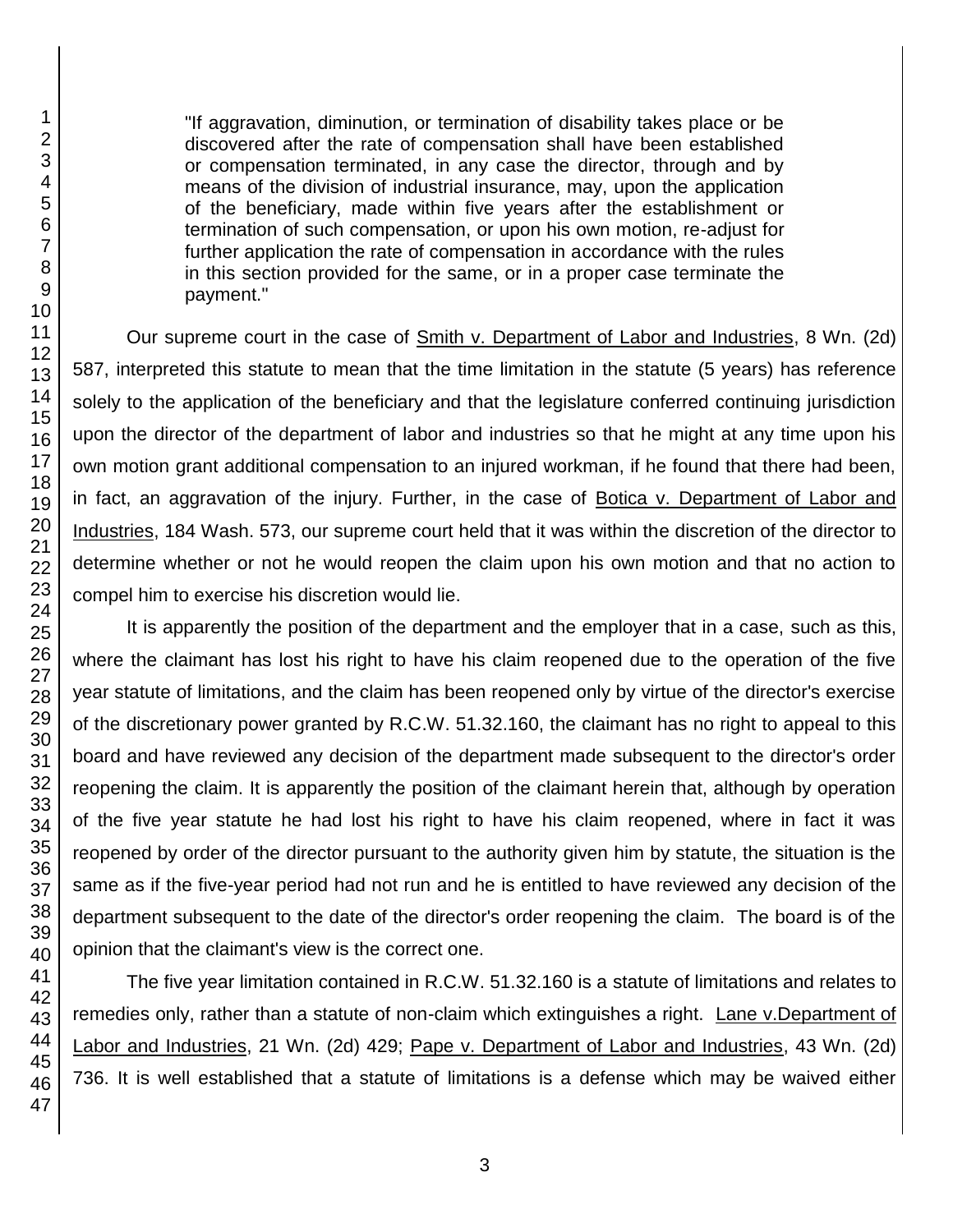expressly or by failing to plead the statute and in such case the party whose remedy would have been barred by the statute may pursue his right in the same manner as if the statutory time has not run. Generally speaking no officer or agency of the state has the right to waive the defense of the statute of limitations, Nagel v. Department of Labor and Industries, 189 Wash. 631, but it seems clear that such authority is expressly conferred upon the director of the department of labor and industries by virtue of R.C.W. 51.32.160. It is, therefore, the opinion of the board that when the director entered his order of November 14, 1952, reopening this claim by exercising the discretionary authority conferred upon him by sec. 51.32.160, R.C.W. he did waive the statute of limitations and by that action put the claimant in the same position he would have been had the five year period not run. It is true that the director did not have to open this claim but the board believes that, having reopened the claim on its own motion, the department was bound to award the claimant whatever compensation the facts and law showed he was entitled to and that the claimant may call upon this board to determine whether or not that was done. Seagraves v. Department of Labor and Industries, 185 Wash. 333; Quarberg v. Department of Labor and Industries, 35 Wn. (2d) 305.

A review of the report of Dr. Wendell Peterson (exhibit 3), which the parties agreed the board might consider for the purpose of determining the extent of the claimant's disability, if it first determined that he had a right to appeal from the supervisor's order of November 2, 1953, convinces the board that when the department closed the claimant's claim with no award for permanent partial disability it did not award him the compensation which the law and the facts show him to be entitled to.

Dr. Peterson's report revealed that he received a history from the claimant that following the injury of September 28, 1946, his neck continued to bother him off and on, accompanied by some discomfort down his left arm, but he was able to stay on the job. There would be recurrent attacks of pain in the left side of the neck and into the arm but these would clear up from time to time. However, in May, 1952, the claimant had a particularly severe attack of pain in the neck and left arm which was excruciating and did not let up. On January 20, 1953, Dr. Robson performed surgery on the claimant's neck which surgery afforded him excellent relief from pain, and on March 1, 1953, he returned to his former employment. Dr. Peterson also received a history that in 1938 the claimant had sustained an injury to his sacro-iliac for which he received a permanent partial disability award of 40 degrees. The claimant told Dr. Peterson that his lower back had given him no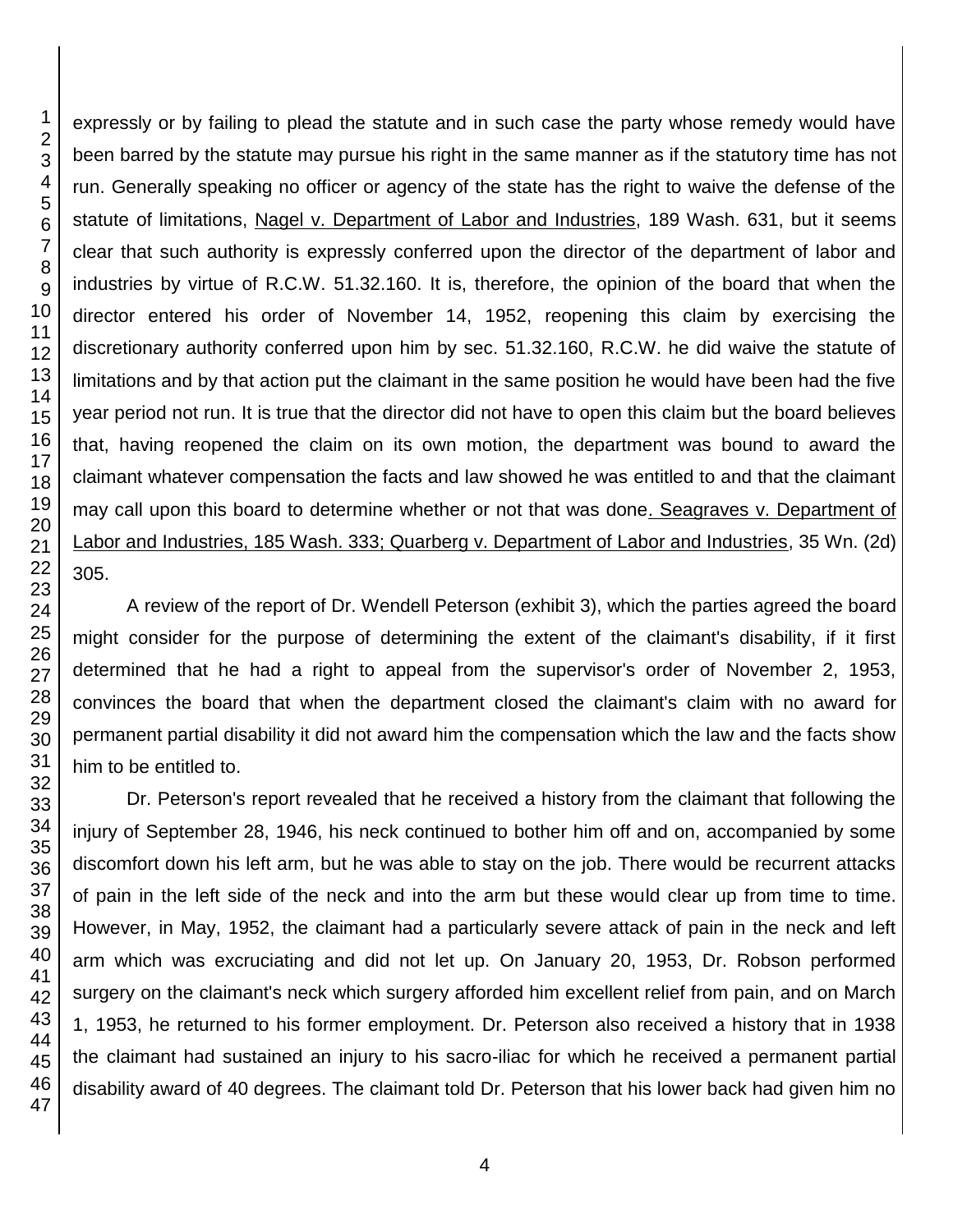trouble the past few years. On physical examination Dr. Peterson found that extension of claimant's neck was markedly restricted, forward flexion was moderately restricted, lateral flexion to right and left sides were moderately restricted, and rotation was moderately to markedly restricted. There was pain in the neck on all the extremes of motion. According to Dr. Peterson, examinations of AP and lateral view x-rays taken September 30, 1946, showed the cervical spine to be straight, suggesting muscle spasm, with some irregularity of the spinous process of the 7th cervical vertebra which could not definitely be identified as a fracture. Films taken on May 6, 1952, also showed the cervical spine to be straight and revealed a definite narrowing of the interspace between C5 and 6 which was not present in the films of September 30, 1946. Dr. Peterson concluded that the claimant's condition at the time of his examination was fixed, that there was no indication for further treatment, that he was able to work and that his claim should be closed with an award of 35% of the amount allowable for unspecified permanent partial disabilities, from which should be deducted any previous permanent partial disability award.

In the opinion of the board the history received by Dr. Peterson and his findings upon comparison of x-rays taken of September 30, 1946, and May 6, 1952, definitely establishes that the claimant's disability as a result of the neck injury he sustained on September 28, 1946, worsened to the extent that he is entitled to an award of 35% of the amount allowable for unspecified permanent partial disabilities. A brief filed on behalf of the department of labor and industries in connection with this appeal indicates that the department's failure to pay the claimant the award recommended by Dr. Peterson was based on the fact that Dr. Peterson recommended that any previous permanent partial disability award should be deducted from the amount he recommended and the fact that as a result of a previous injury to his low back the claimant had received an award of 40 degrees. In taking this position the department apparently relied upon R.C.W. sec. 51.32.080 (d) which provides that:

> "Should a workman receive an injury to a member or part of his body already, from whatever cause, permanently partially disabled, resulting in the amputation thereof or in an aggravation or increase in such permanent partial disability but not resulting in the permanent total disability of such workman, his compensation for such partial disability shall be adjudged with regard to the previous disability of the injured member or part and the degree or extent of the aggravation or increase of disability thereof." (Emphasis added)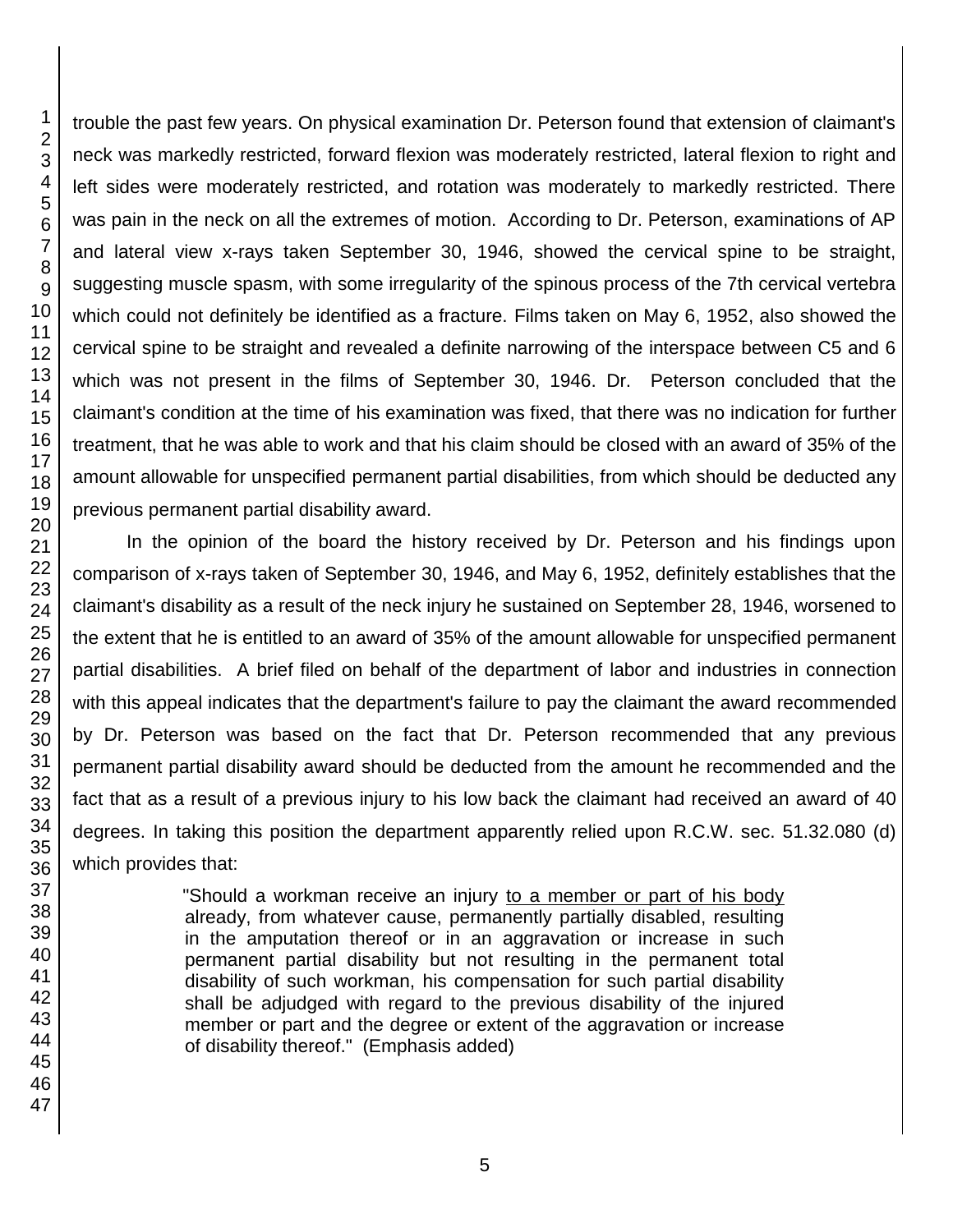It is true that the 40 degree award the claimant received as a result of the injury to his low back in 1938 is a greater disability award than the 35% unspecified recommended by Dr. Peterson, but the board does not consider R.C.W. 51.32.080 (d) applicable in this case for it does not believe that the low back and the neck are the same part of the body within the meaning of that statute.

In view of the foregoing the board is of the opinion that the order of the supervisor of industrial insurance dated November 2, 1953, should be reversed and the claim remanded to the department of labor and industries with direction that the claim be reopened and the claimant awarded 35 % of the amount allowable for unspecified permanent partial disabilities.

# **FINDINGS OF FACT**

Based on the foregoing and after reviewing the entire record herein, the board finds as follows:

- 1. The claimant, Bernard James, sustained an industrial injury to his neck on September 28, 1946, while in the employ of the Aberdeen Plywood Corporation at Aberdeen, Washington.
- 2. On October 4, 1946, the claimant filed with the department of labor and industries an accident report and claim for compensation. His claim was allowed and by an order dated February 17, 1947, the claim was closed with no award for permanent partial disability. On or about May 6, 1952, the claimant filed with the department of labor and industries an application to reopen his claim on the ground of aggravation of condition and on or about May 14, 1952, the department entered an order denying the claimant's application to reopen his claim on the ground that the five year statute of limitations had run. On November 14, 1952, the director of the department of labor and industries, on his own motion, entered an order reopening the claim subsequent to November 14, 1952, the claimant was afforded medical treatment for his neck including traction and surgery, paid time-loss compensation, and on November 2, 1953, the supervisor of industrial insurance entered an order closing his claim with time-loss compensation to March 1, 1953, inclusive, and with no permanent partial disability award. From that order the claimant took a timely appeal to this board and the board entered an order granting the appeal.
- 3. The claimant's disability, resulting from his industrial injury of September 28, 1946, increased between February 17, 1947, and November 2, 1953, to such an extent that his loss of bodily function as a result of his industrial injury of September 28, 1946, entitles him to an award of 35% of the amount allowable for unspecified permanent partial disabilities.
- 4. The order of the supervisor of industrial insurance herein dated November 2, 1953, closing this claim with no award for permanent partial disability is in error and must be reversed and the claim